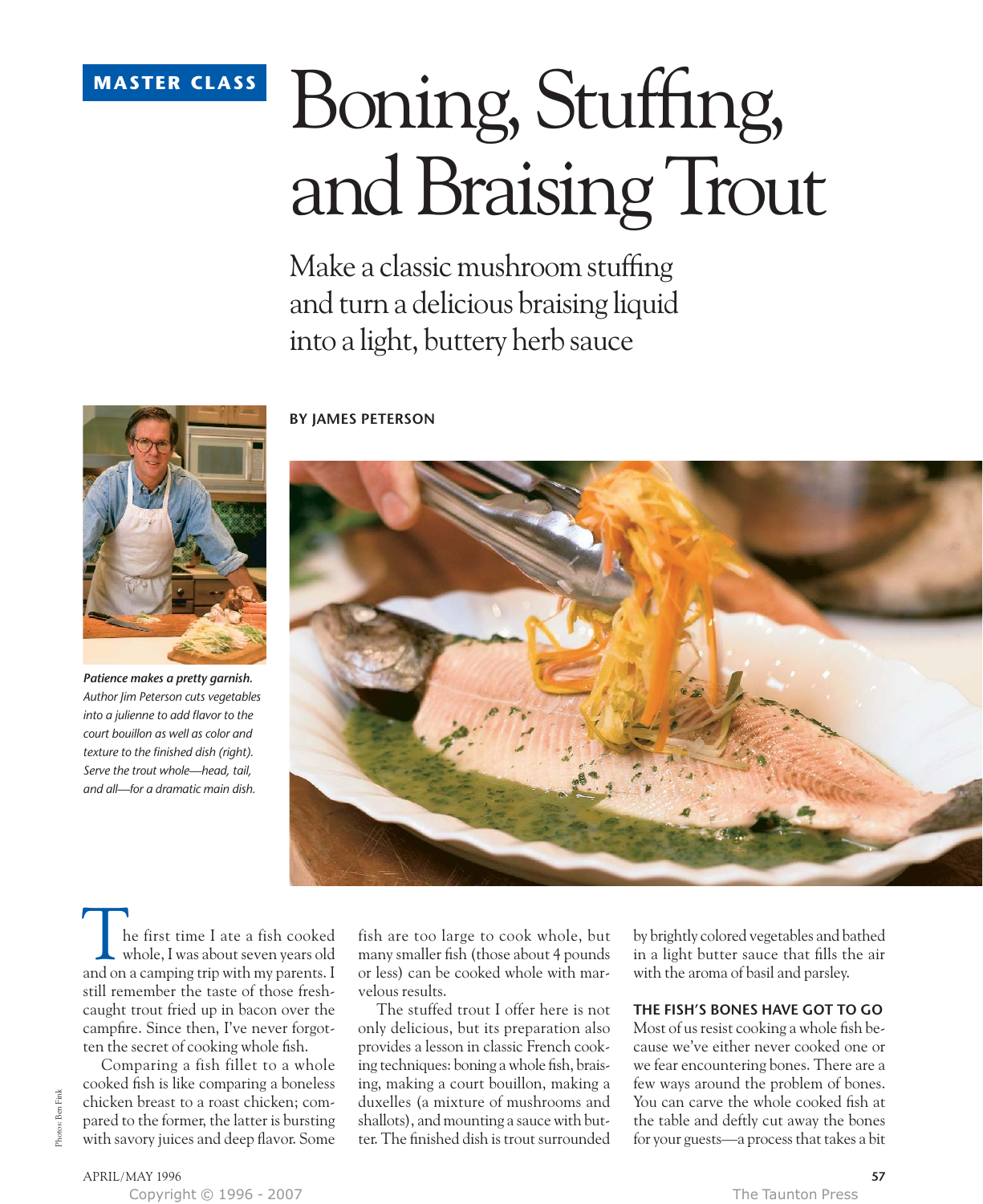## **Boning the trout**





*Slide a sharp, flexible knife under the small rib bones that run across the belly flap. With the blade facing away from the backbone, gently cut the flesh away from the ribs, keeping the knife as close to the bones as possible. Do a little at a time and work slowly from one end to the other. Repeat on the other side.*

of practice, not to mention showmanship—or you can bone the fish before cooking, as we're doing here.

**There are two ways to bone whole round fish** (flatfish like sole or flounder are another matter altogether). If you have an ungutted fish, as we did at that camp so many years ago, you may want to bone the fish through the back, being careful not to cut through the fish's belly from the inside, and to carefully pull out the innards from behind. In this way, you can leave the belly intact and the whole fish becomes a convenient pouch. But because most fish is sold already gutted, it's often impossible to bone through the back. Instead, you can bone through the belly as shown in the photos above. Whichever way you choose, remember to pull out the pin bones that run down the center of each fillet on both sides.

#### **A PERFECT PLACE FOR STUFFING**

Once you've boned a whole fish—and it's a lot easier than it sounds—you'll have a natural pocket for a simple stuffing, perhaps a sprinkling of herbs or the chopped, cooked mushrooms we're using here.

The mushroom mixture is a classic preparation called a duxelles, used for stuffing all sorts of birds and beasts as well as fish. You can make the duxelles (pronounced dook-SELL) with ordinary mushrooms or, for more flavor, with a mix of wild mushrooms.

There are many other stuffing possibilities, but for the delicately flavored trout, I avoid those that are overly rich or too strong in flavor. You want to consider the flavor of the fish when you prepare a stuffing. A baked mackerel can stand up to a stronger flavored stuffing, for example, because it's a strongtasting fish.

**Don't overstuff your fish.** A couple of tablespoons of stuffing is usually plenty for a trout. Too much stuffing will burst out of the fish during cooking. You can also prevent bursting by not spreading the stuffing to the edges of the fish, leaving a little room for it to spread as it cooks.

Once you've stuffed the fish, you can cook it using the same methods you'd use for fish steaks or fillets: whole fish are

delicious grilled, roasted, poached, and, as shown here, braised.

#### **BRAISING IS GENTLE AND MAKES A GOOD SAUCE BASE**

Braising is similar to poaching except that you use less liquid to cook the fish usually just enough to come halfway up their sides. If I were poaching the fish, I'd secure the belly flaps together with toothpicks to keep the stuffing in, but because we are braising the fish in just a little liquid, you likely won't need to.

Braising also has the advantage of concentrating the fish's natural juices in a relatively small amount of cooking liquid. This liquid is transformed into a light sauce by adding freshly chopped herbs, diced tomatoes, or flavored butter.

## **Making the herb butter**

*Mix chopped herbs with softened butter to add great flavor to the sauce. Here parsley and basil leaves (1⁄2 cup of each) are minced and mixed into 8 tablespoons of butter with a wooden spoon until the herbs are thoroughly incorporated. You can also do this in a food processor, in which case there's no need to chop the herbs first. Cover the flavored butter with plastic wrap and refrigerate it until ready to use.*

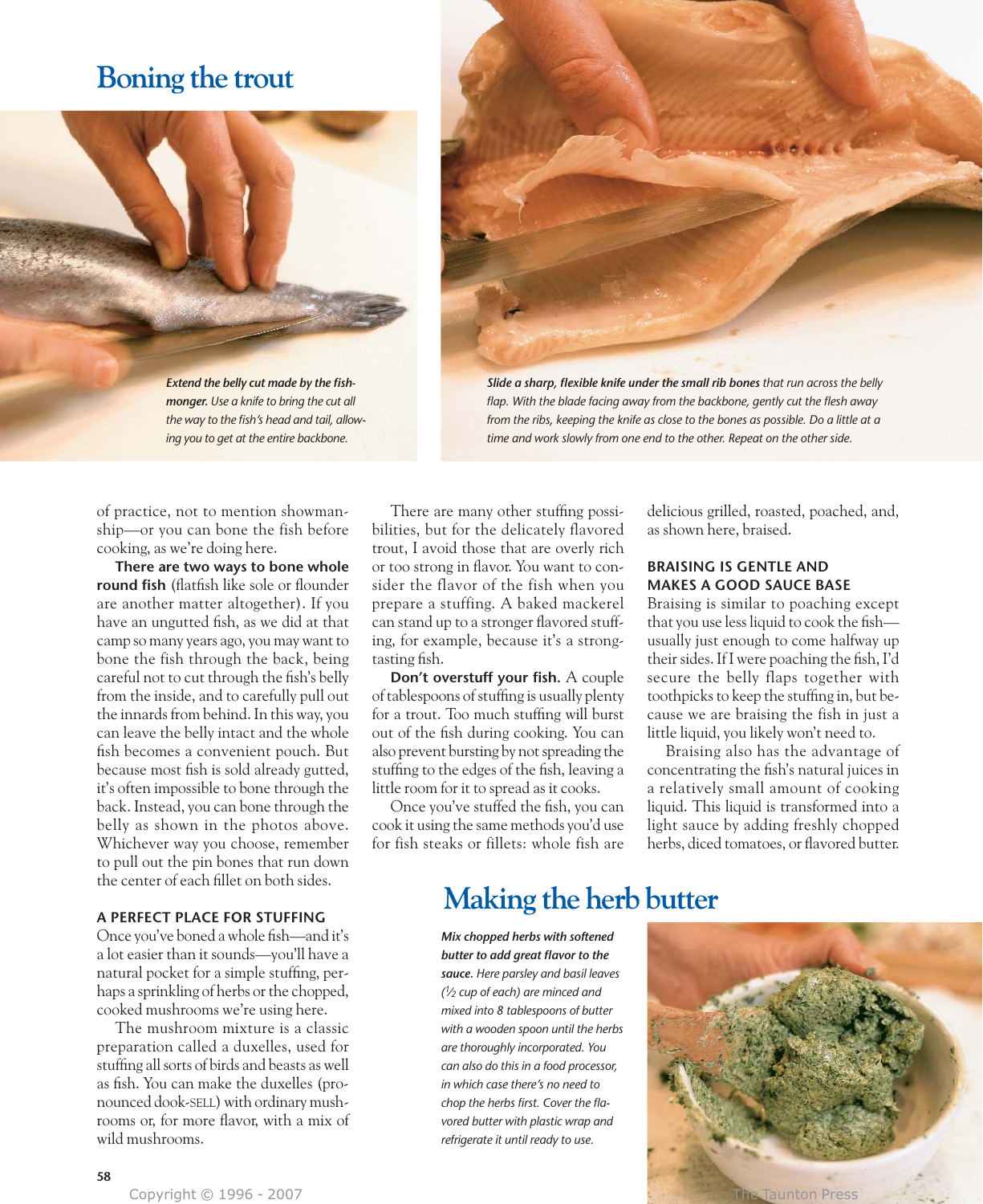

*separate it from the fish. You'll hear the pin bones as you cut. Be careful not to cut all the way through the fish.*

*Use scissors to snip the backbone where it joins the head and the tail. Gently pull the ribs and backbone from the fish.*

**A flavorful broth to braise the fish.** You can use a number of different liquids to braise your fish, but white wine, fish stock, tomato juice, and water are the most popular. Here we're using a type of broth called a court bouillon, made with vegetables, white wine, and water. In most traditional recipes for court bouillon, the vegetables are chopped and then strained out and discarded, but here we make the vegetable broth with prettily julienned vegetables that we save and serve in a bright tangle over and around the finished trout.

**The right pan makes braising a breeze.** To braise your whole fish, track down a sauté pan or a roasting pan just large enough to hold the fish in a single layer. (If your fish are too big, use more



*Pull the pin bones out of the fillets with tweezers or pliers. Use your fingers to feel for the bones, which are easy to find. The bones run in a line about two-thirds of the way down the fish.*



*Cut out the remaining backbone with scissors. What's left can be easily trimmed after the fish has been cooked.*

## **Stuffing the trout**

*Cook chopped mushrooms with a chopped shallot in butter until dry. Add heavy cream, bring to a boil until it thickens, and season with salt and pepper.*



*evenly after seasoning the fish cavity with salt and pepper. Spread a few tablespoons along the inside middle of the trout, leaving room around the edges for the stuffing to expand during cooking.*

*Spread the stuffing*



APRIL/MAY 1996 Copyright © 1996 - 2007 The Taunton Press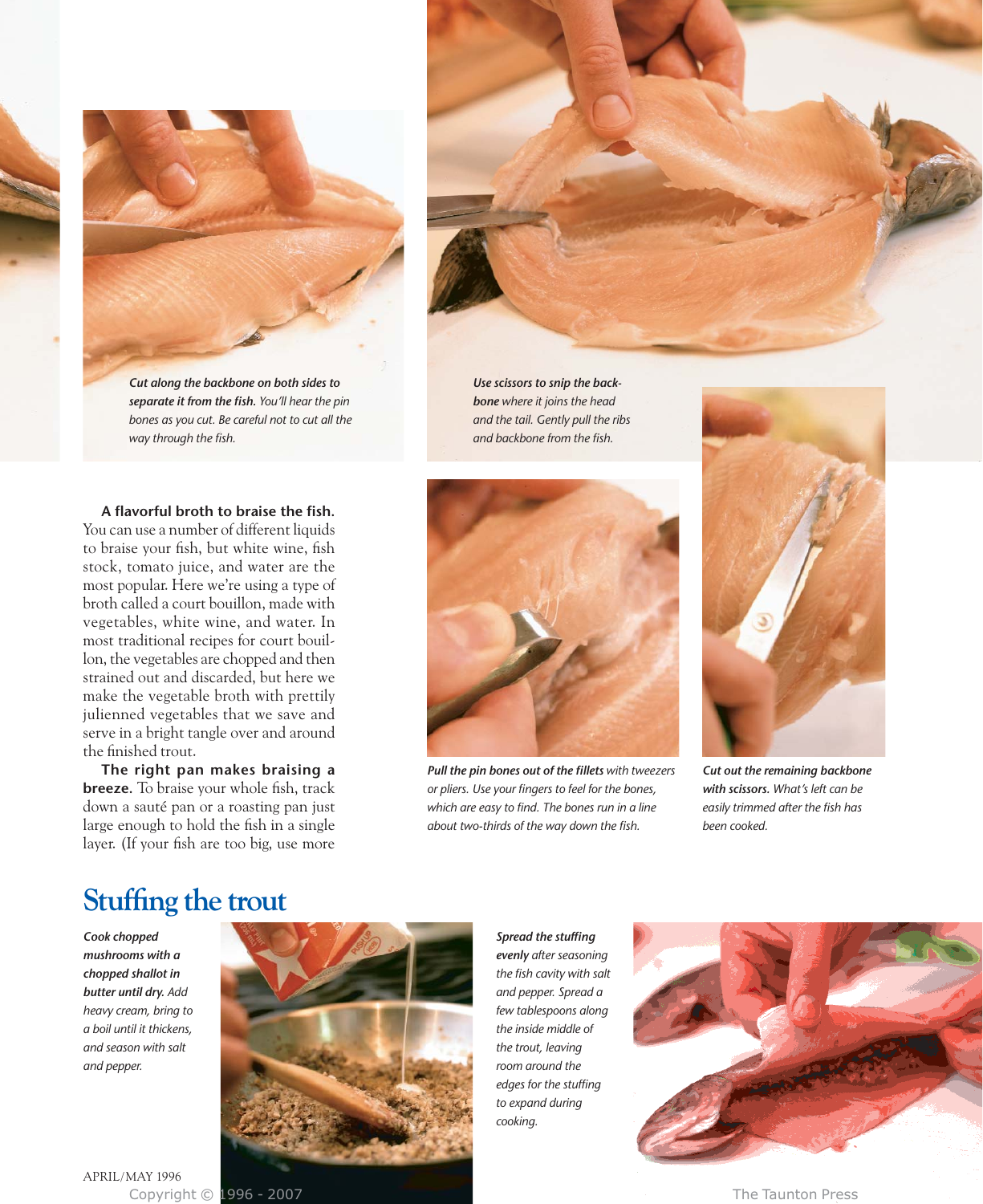## **Braising the trout**





*bake in a 400°F oven for 15 to 20 minutes. Check for doneness by making a small slit near the dorsal fin; the flesh should look opaque.*

*Simmer julienned vegetables in water and wine to make a court bouillon. Pour enough of the liquid over the trout to come halfway up their sides. Reserve the remaining liquid with the vegetables. Put the fish pan over high heat just until the liquid comes to simmer.* 

than one pan.) Don't use too large a pan for braising or you'll need too much liquid to braise the fish and it will then take you too long to reduce the braising liquid to make a sauce.

**The fish begin cooking on the stove.** When simmering the trout in the court bouillon, move the pan around on the burner so it heats evenly. After about 5 minutes on the stove, the fish are finished in the oven. Total cooking time is usually about 10 minutes per inch of thickness at the thickest part. When cooked, the flesh should look opaque.

Once the fish are cooked, you simply peel off their skin, remove any remaining bone in the fish's back, and keep the fish warm while you make the sauce.

**Convert the liquid left in the pan into a flavorful sauce.** Often the braising liquid must be boiled to reduce it and concentrate its flavor and body. On the other hand, if there's little liquid left, add water to it until you have about 3⁄4 cup. Once you have the right amount of liquid, you can make a light sauce by stirring in a tablespoon of chopped fresh herbs, such as parsley, tarragon, chervil, or chives, and spooning the sauce over the trout.

You can make the sauce creamy by whisking in a little unsalted butter. You can take that a step further by using flavored butters in various combinations of flavors. In the dish here, we're adding

butter that's been mixed with fresh herbs, which I've found has a better, fuller flavor than simply adding the herbs and unflavored butter separately.

Sometimes I add more complex flavors to this dish with the addition of a morel butter and a lobster butter. A teaspoon or so of vinegar, such as whitewine or tarragon vinegar, added to the braising liquid, wakes up the sauce, giving it a little tweak of acidity.

I like to keep the sauce on the thin side, almost like a buttery broth, so that it has the satisfying feel of a butter sauce but doesn't overwhelm the fish. Because the final sauce is thin, use a deep soup plate to present the fish so the sauce won't run off the plate.

## **Preparing the finished dish**

*Transfer the cooked trout to a cutting board and peel off the skin. Pull the skin off before the fish cools and the skin begins to stick. Use a flexible knife to make a small cut near the fish's head and then pull the skin back from both sides.*